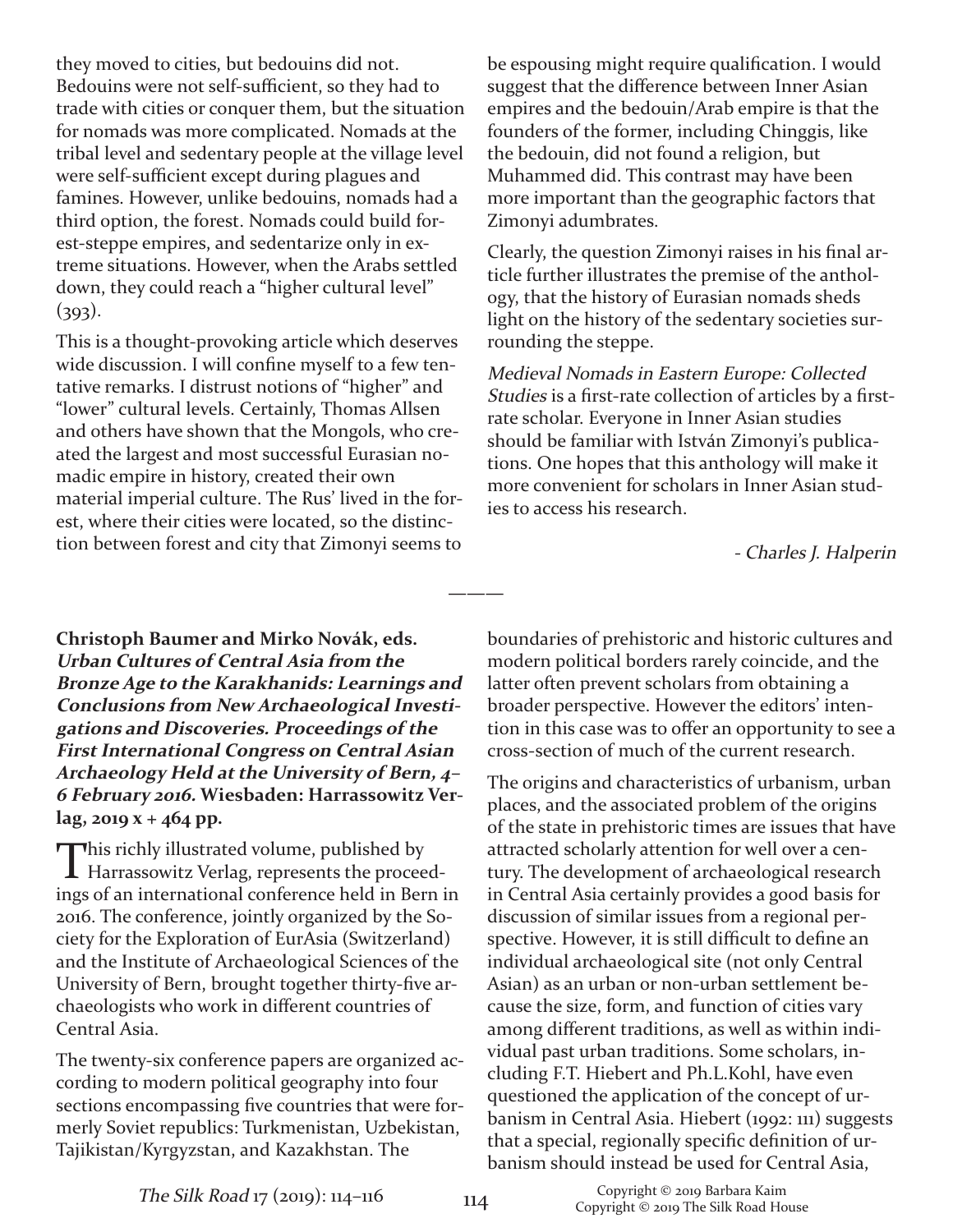while Kohl  $(2007:10-14)$  encourages rejection of neo-evolutionary approaches and the reconsideration of whether the terms "urban" or "city" can even apply to the Inner Eurasia and Central Asia of the early periods. <sup>1</sup> Others have adopted a new definition of cities based on their social impact. This "functional" approach is also present in some of papers of the present volume.

It is impossible to discuss in detail all (or even most of) the papers within the limitations of this review. Instead, I will highlight some of the papers that caught my attention, with a focus on those that deal with a constant in the history of Central Asia: the political and cultural interplay between nomadic and settled peoples.

In the section titled "Turkmenistan," L. B. Kircho provides an overview of the results of many years of archaeological excavation at Altyn-Depe ("Altyn-Depe. The Formation of the Earliest Urban Centre in Central Asia," pp. 9-28), a settlement that certainly merits the designation "city" even in the canonical sense. The author focuses on two stages in the formation of the first real urban center in the region, which took place during the Late Eneolithic and the Early Bronze Age. The next paper, by N. Dubova ("Gonur Depe – City of Kings and Gods,

and the Capital of Margush Country (Modern Turkmenistan): its Discovery by Professor Victor Sarianidi and Recent Finds," pp. 29-54), summarizes the major discoveries at Gonur and presents anthropological data obtained during the excavations of the Gonur cemetery. This information, together with the report on a large-scale magnetometer survey by C. Hübner, M. Novák and S. Winkelmann ("The Swiss IAW-EurAsia Project on Urban Development and Land Use in Gonur

Depe (Turkmenistan): A Geo-Magnetic Survey," pp. 5562), will be crucial to any attempt to diagnose the socio-political structure of the Bactria-Margiana Archaeological Complex (BMAC) and to our understanding of the function of Gonur itself. The end of Bronze Age culture saw an intensification of contacts with the steppe cultures—a topic discussed by B. Cersasetti et al. ("Bronze and Iron Age Urbanisation in Turkmenistan: Preliminary Results from the Excavation of Togolok 1 on the Murghab Alluvial Fan," pp. 63-72).

In the section titled "Uzbekistan," J. Lhuillier ("The Settlement Pattern in Central Asia during the Early Iron Age," pp. 115-28) sheds light on the possible

Urban Cultures of Central Asia from the Bronze Age to the Karakhanids Learnings and conclusions from new archaeological investigations and discoveries Edited by Christoph Baumer and Mirko Novák Harrassowitz Verlag

mobility of Iron Age village populations (Dzharkutan and Burgut Kurgan) and their interactions with steppe pastorals. In the same section, F. Kidds and S. Stark ("Urbanism in Antique Sogdiana? A View from the Bukhara Oasis," pp.  $163-84$ ) discuss the antique period of Bukhara, "an oasis without cities," and suggest the necessity of reconceptualizing traditional dichotomies (e.g., urban vs. rural, sedentary vs. nomadic, center vs. periphery) in order to obtain a more comprehensive picture of pre-modern Central Asian society. The data collected during many years of re-

search from the Uzbek-Italian Expedition in an oasis south of Samarkand allows S. Mantellini to posit complex interactions between the city of Samarkand and its surroundings ("Urbanscape vs. Landscape, or Urbanscape as Landscape? A Case from Ancient Samarkand (Sogdiana)," pp. 185-202).

Delving further into the complexities of Central Asian urbanism, F. Maksudov's et al. in-depth paper ("Nomadic Urbanism at Tashbulak: A New Highland Town of the Karakhanids," pp. 283-306) considers unique features of the Karakhanid city of Tashbulak, which is situated high in the Malguzar Mountains of eastern Uzbekistan. Just like lowland

<sup>&</sup>lt;sup>1</sup> See Fredrik T. Hiebert, "The Oasis and City of Merv (Turkmenistan)," *Archeologie Islamique* 3 (1992): 111–27; and Philip L. Kohl, *The Making of Bronze Age Eurasia* (Cambridge: Cambridge University Press, 2007).